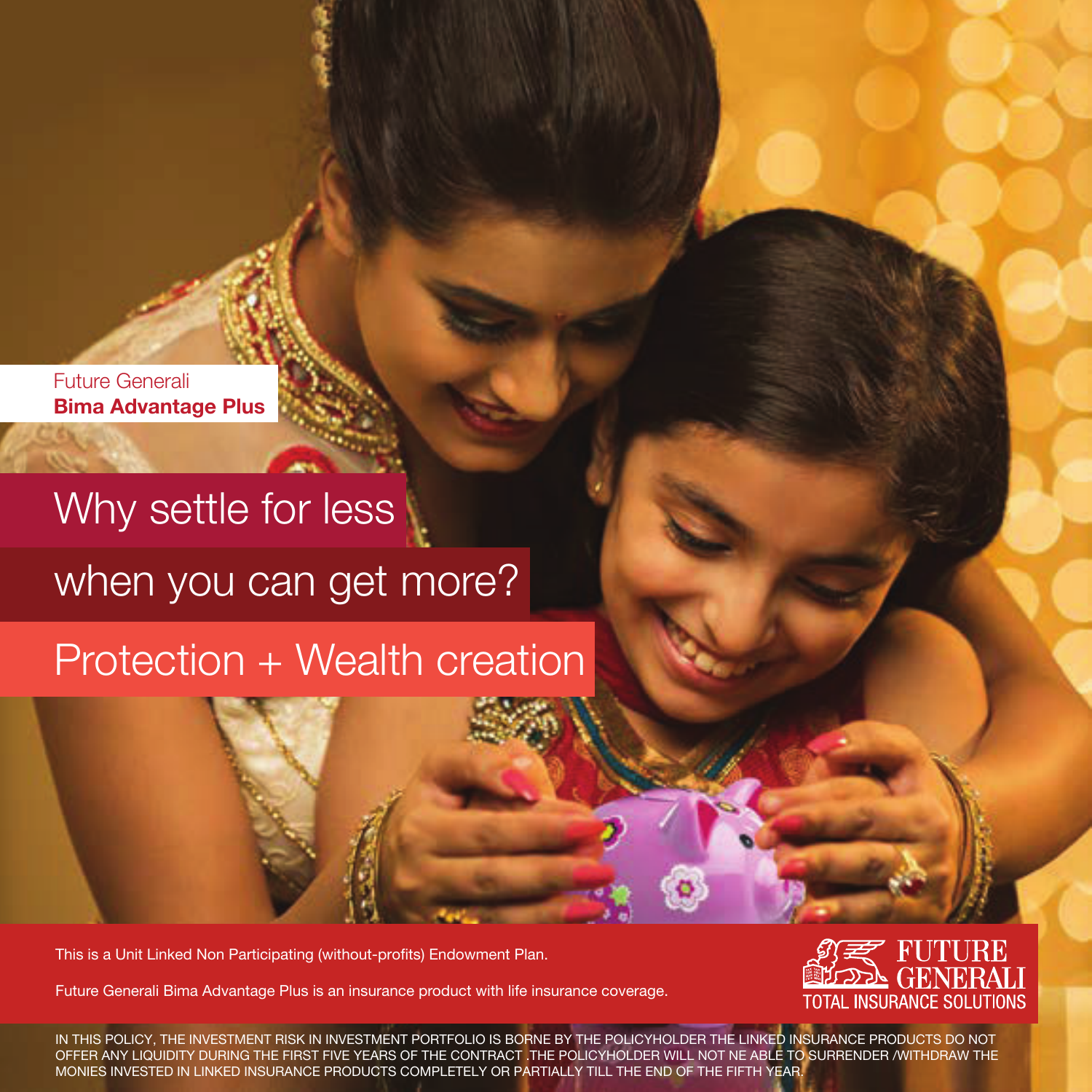IN THIS POLICY, THE INVESTMENT RISK IN INVESTMENT PORTFOLIO IS BORNE BY THE POLICYHOLDER. THE LINKED INSURANCE PRODUCTS DO NOT OFFER ANY LIQUIDITY DURING THE FIRST FIVE YEARS OF THE CONTRACT. THE POLICYHOLDER WILL NOT BE ABLE TO SURRENDER/WITHDRAW THE MONIES INVESTED IN LINKED INSURANCE PRODUCTS COMPLETELY OR PARTIALLY TILL THE END OF THE FIFTH YEAR.

# **Why settle for less when you can get more?**

We always want to get the most out of everything we buy. Why should it be any different when you choose an insurance plan? Future Generali Bima Advantage Plus is a Unit Linked Endowment Plan that not only helps you build wealth, but also offers you the added advantage of protection. It also offers a wide choice of investment funds to match your risk appetite and a host of other flexible options for your unique needs. So, don't settle for just any ULIP. Demand more with Future Generali Bima Advantage Plus.

# **UNIQUE PRODUCT BENEFITS:**

- A unique combination of protection and investment that helps fulfil your medium to long-term financial goals
- Helps maximise your returns by investing in a choice of 6 investment funds to match your risk appetite
- Flexibility to choose Policy Term, Sum Assured and other optional features like switching, re-direction and Partial Withdrawals
- Premium(s) paid are eligible for tax benefits as may be available under the provisions of Section(s) 80C, 80CCC (1), 80D, 10. 10D as applicable

| <b>HOW DOES IT WORK?</b><br>Step 1:                        | <b>Decide your Premium Amount</b> - Based on your financial/savings plan, decide the amount<br>you want to invest as premium for the desired Policy Term.                                                                               |
|------------------------------------------------------------|-----------------------------------------------------------------------------------------------------------------------------------------------------------------------------------------------------------------------------------------|
| Step 2:                                                    | <b>Decide your Sum Assured</b> - Based on your life cover requirement, choose your Sum Assured<br>multiple.                                                                                                                             |
| Step 3:                                                    | <b>Choose your Investment Funds</b> - Depending on your risk appetite, you can choose to invest<br>in any or all the six available funds.                                                                                               |
| <b>WHAT ARE YOUR BENEFITS?</b><br><b>Maturity Benefit:</b> | On maturity of the policy, the fund value as on the date of maturity is payable to the<br>Life Assured. The Life Assured may also choose to receive the maturity benefit under<br>Settlement Option (explained later in this brochure). |
| <b>Death Benefit:</b>                                      | In case of an unfortunate demise of the Life Assured during the Policy Term, while the policy is<br>in force, the nominee receives the higher of:                                                                                       |
|                                                            | • Sum Assured less deductible partial withdrawal, if any or<br>• Fund Value, or<br>• 105% of basic premiums paid till date of death                                                                                                     |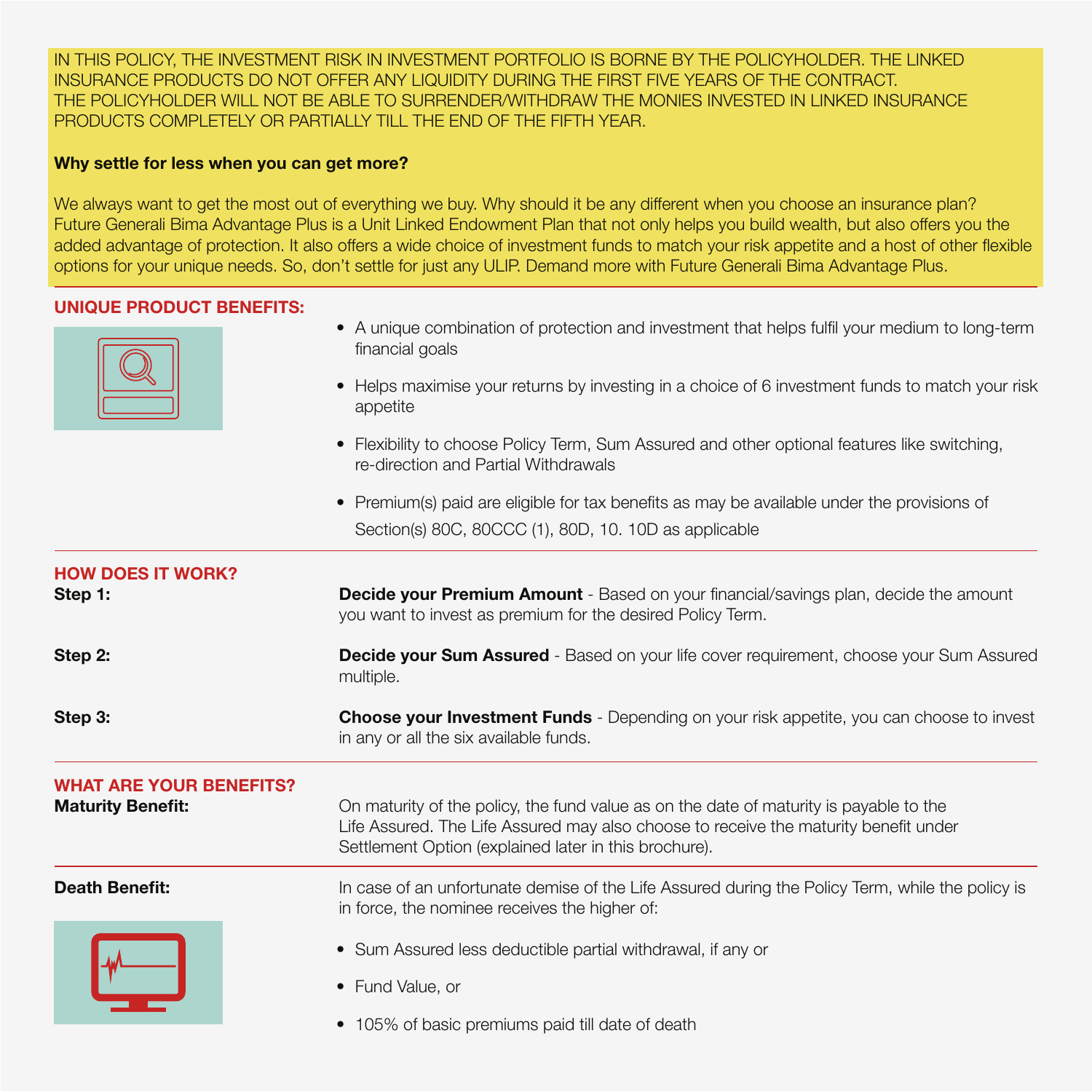## **Deductible Partial Withdrawals are:**

- In case of death before 60 years of age: Partial Withdrawals made in 2 years immediately prior to the date of death.
- In case of death after attaining 60 years of age: Partial Withdrawals made under the policy two years before attaining 60 years of age and all the Partial Withdrawals after attaining 60 years of age.

### **Note:**

- During the Policy Term, if the premiums are discontinued and the Life Assured dies during the notice period, the Death Benefit as mentioned above will be paid.
- On death of the Life Assured, the policy will be terminated by paying the Death Benefit.
- Risk will commence immediately for minor lives.
- If the Life Assured is a minor at the time of issuance of the policy and the proposer predeceases the Life Assured during the minority of the Life Assured, no immediate benefit will be payable. On the death of the Policyholder while the Life Assured is a minor, the policy may be continued by the appointment of a new Policyholder under the policy. However, where a new Policyholder is not available and/or the legal guardian(s) is not interested to continue the policy, then the policy proceeds would be paid to the Legal are Representatives of the Policyholder who would take out representation for the monies under the policy from a Court of a State or Territory of the Union of India that the monies will be utilised for carrying out day to day expenses/benefit of the minor. The policy proceeds in case of discontinuance of policy will be paid as per the Non-Forfeiture Provisions mentioned below and the policy will be terminated thereafter.

**Your investments:** Your premium, net of applicable charges, is invested in unit funds of your choice. This plan provides for six investment funds, thereby, adding flexibility in directing your investments to any or all following Unit Linked Funds of the company. The funds invest in a mix of cash/other liquid assets, fixed income securities and equity investments in line with the objective of the fund.

# **Future Secure Fund**

(SFIN: ULIF001180708FUTUSECURE133)

**Objective:** To provide stable returns by investing in relatively low risk assets. The fund will invest exclusively in treasury bills, bank deposits, certificate of deposits, other money market instruments and short duration Government securities.

| Composition              | Min. | Max. | Risk profile |
|--------------------------|------|------|--------------|
| Money Market Instruments | 0%   | 75%  |              |
| Short-Term Debt          | 25%  | 100% | Low          |

# **Future Income Fund**

(SFIN: ULIF002180708FUTUINCOME133)

**Objective:** To provide stable returns by investing in assets of relatively low to moderate level of risk. The interest credited will be a major component of the fund's return. The fund will invest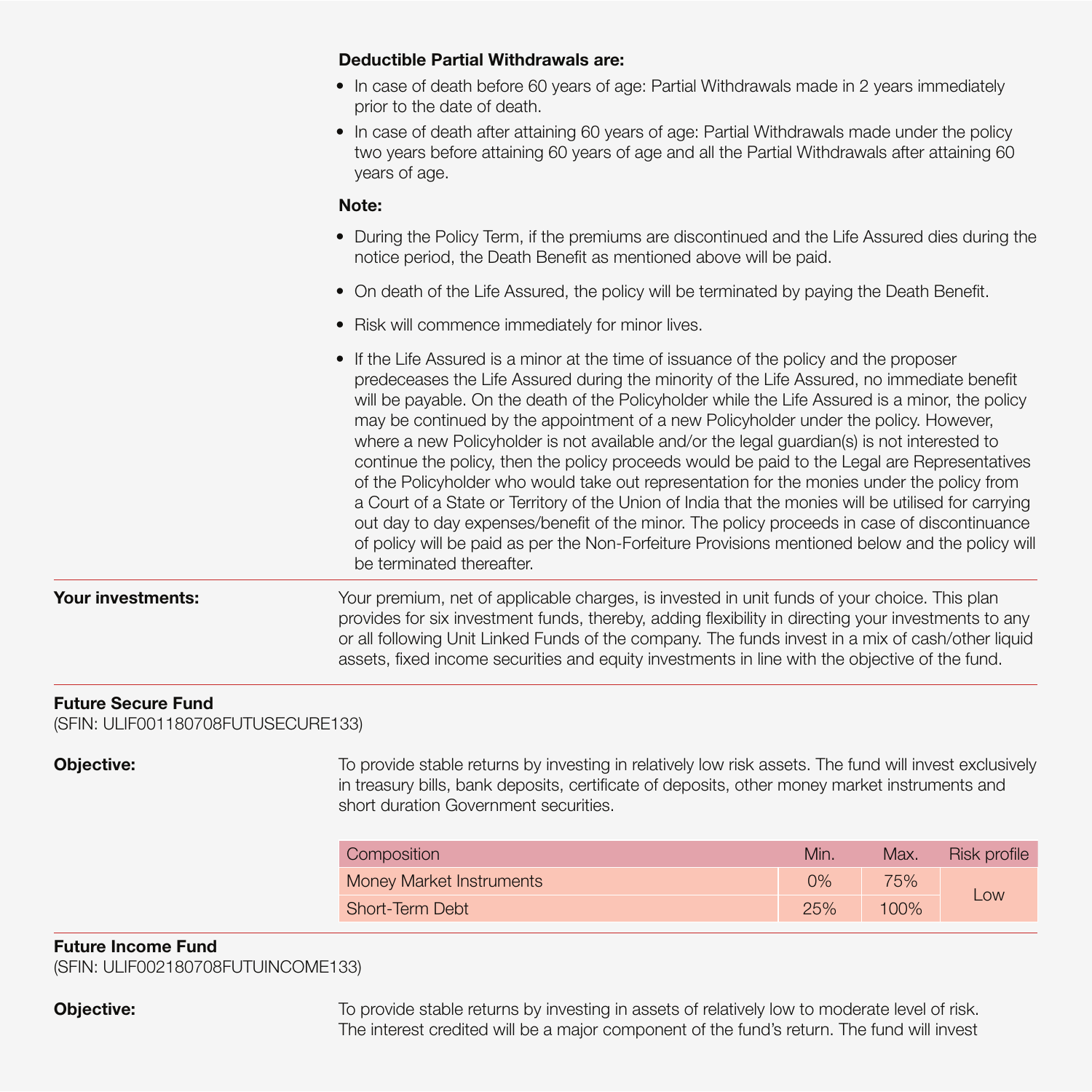primarily in fixed income securities, such as Government securities of medium to long duration and corporate bonds and money market instruments for liquidity.

| Composition              | Min   | Max.    | <b>Risk Profile</b> |  |
|--------------------------|-------|---------|---------------------|--|
| Fixed Income Instruments | 50%   | $100\%$ |                     |  |
| Money Market Instruments | $0\%$ | 50%     | Low                 |  |

### **Future Balance Fund**

(SFIN: ULIF003180708FUTBALANCE133)

**Objective:** To provide a balanced return from investing in both fixed income securities as well as in equities so as to balance stability of return through the former and growth in capital value through the latter. The fund will also invest in money market instruments to provide liquidity. The risk profile of the fund is medium.

| Composition                     | Min.  | Max. | Risk Profile |
|---------------------------------|-------|------|--------------|
| <b>Money Market Instruments</b> | $0\%$ | 30%  |              |
| Fixed Income Instruments        | 40%   | 70%  | Moderate     |
| Equity Instruments              | 30%   | 60%  |              |

## **Future Apex Fund**

(SFIN: ULIF010231209FUTUREAPEX133)

**Objective:** To provide potentially high returns to Unitholders by investing primarily in equities to target growth in capital value of assets. The fund will also invest to a certain extent in Government securities, corporate bonds and money market instruments. The risk profile of the fund is high.

| <b>Composition</b>       | Min.  | Max.    | <b>Risk Profile</b> |
|--------------------------|-------|---------|---------------------|
| Fixed Income Instruments | $0\%$ | 40%     |                     |
| Money Market Instruments | $0\%$ | 50%     | High                |
| Equity Instruments       | 50%   | $100\%$ |                     |

### **Future Maximise Fund**

(SFIN: ULIF004180708FUMAXIMIZE133)

**Objective:** To provide potentially high returns to unitholders by investing primarily in equities to target growth in capital value of assets. The fund will also invest to a certain extent in Government securities, corporate bonds and money market instruments.

| Composition              | Min.  | Max. | <b>Risk Profile</b> |
|--------------------------|-------|------|---------------------|
| Fixed Income Instruments | 10%   | 50%  |                     |
| Money Market Instruments | $0\%$ | 40%  | High                |
| Equity Instruments       | 50%   | 90%  |                     |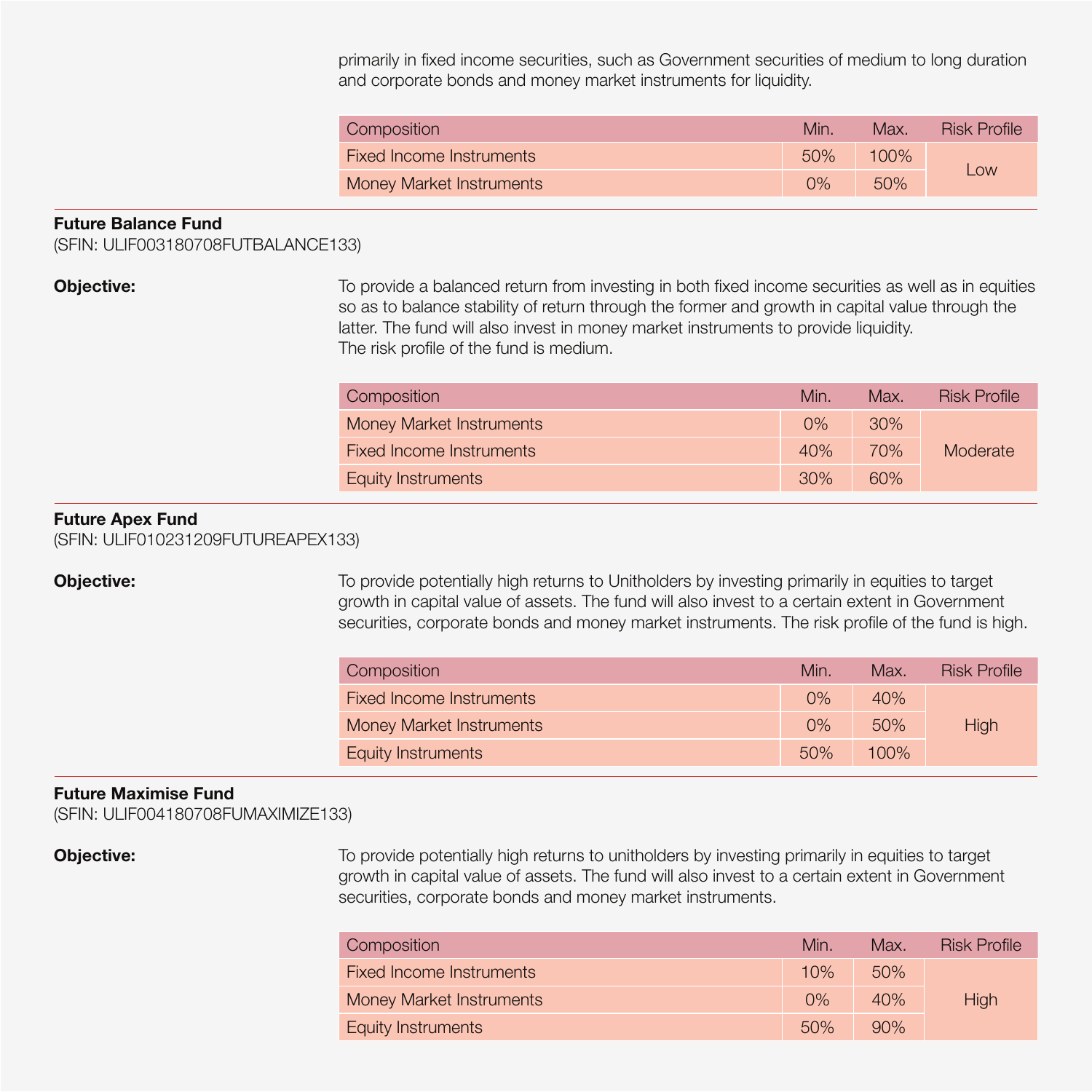# **Future Opportunity Fund**

(SFIN: ULIF012090910FUTOPPORTU133)

**Objective:** To generate capital appreciation and provide long-term growth opportunities by investing in a portfolio predominantly of equity and equity-related instruments generally in S & P CNX Nifty stocks and to generate consistent returns by investing in debt and money market instruments. The risk profile of the fund is high.

| Composition               | Min.  | Max.    | <b>Risk Profile</b> |
|---------------------------|-------|---------|---------------------|
| Fixed Income Instruments  | $0\%$ | 15%     |                     |
| Money Market Instruments  | $0\%$ | 20%     | High                |
| <b>Equity Instruments</b> | 80%   | $100\%$ |                     |

payments and remaining fund at 10th instalment.

| <b>FLEXIBILITY AVAILABLE UNDER</b><br><b>YOUR PLAN:</b> |                                  |                                                                                                                                                                                                                                                                                                                                                                                                                                                                                                                                                                                                    |
|---------------------------------------------------------|----------------------------------|----------------------------------------------------------------------------------------------------------------------------------------------------------------------------------------------------------------------------------------------------------------------------------------------------------------------------------------------------------------------------------------------------------------------------------------------------------------------------------------------------------------------------------------------------------------------------------------------------|
| <b>Fund Switch:</b>                                     |                                  | 12 free switches are available in each policy year. Switches beyond 12 in a policy year are<br>subject to a charge of ₹100 per switch. Unused free switches cannot be carried forward to the<br>next policy year. The minimum switch amount is ₹5,000 (in multiple of ₹1,000). Any switch over<br>and above the available free switches in a policy year is subject to a charge.                                                                                                                                                                                                                   |
| <b>Premium Redirection:</b>                             | in a year.                       | At any time after the completion of one year, you may instruct us in writing to redirect all future<br>premiums in an alternative proportion to the various unit funds available. Redirection will not<br>affect the premium paid prior to the request. Premium Redirection can be done maximum twice                                                                                                                                                                                                                                                                                              |
| <b>Partial Withdrawal:</b>                              | should be aged atleast 18 years. | Partial Withdrawals can be made after the completion of a Lock-in Period of 5 policy years from<br>the policy commencement date. 6 Partial Withdrawals are allowed per policy year free of cost<br>and thereafter is subject to a Partial Withdrawal charge of ₹200 per withdrawal. The minimum<br>amount that can be withdrawn is ₹5,000/- (in multiple of ₹1,000). The Fund Value after a Partial<br>Withdrawal should be at least 105% of premiums paid. Unused free Partial Withdrawals cannot<br>be carried forward to the following years. At the time of making Partial Withdrawal, insured |
| <b>Settlement Option:</b>                               |                                  | This option enables you to take the maturity proceeds in periodical payments after the maturity<br>date instead of a Lump Sum on maturity. The Maturity Benefit can be received any time up to<br>5 years from the date of maturity. A notice is to be given at least 30 days before maturity to<br>choose this option. Following options are available to receive the Maturity Benefit:                                                                                                                                                                                                           |
|                                                         | Option                           | Payment Pattern from the Maturity Date                                                                                                                                                                                                                                                                                                                                                                                                                                                                                                                                                             |
|                                                         | Α                                | Receive 5 annual payments for next 5 years. 20% of the available fund<br>value at the time of making such payment for first 4 payments and<br>remaining fund at 5th instalment.                                                                                                                                                                                                                                                                                                                                                                                                                    |
|                                                         | B                                | Receive 10 half-yearly payments for next 5 years. 10% of the available<br>Fund Value at the time of making such payment for the first 9                                                                                                                                                                                                                                                                                                                                                                                                                                                            |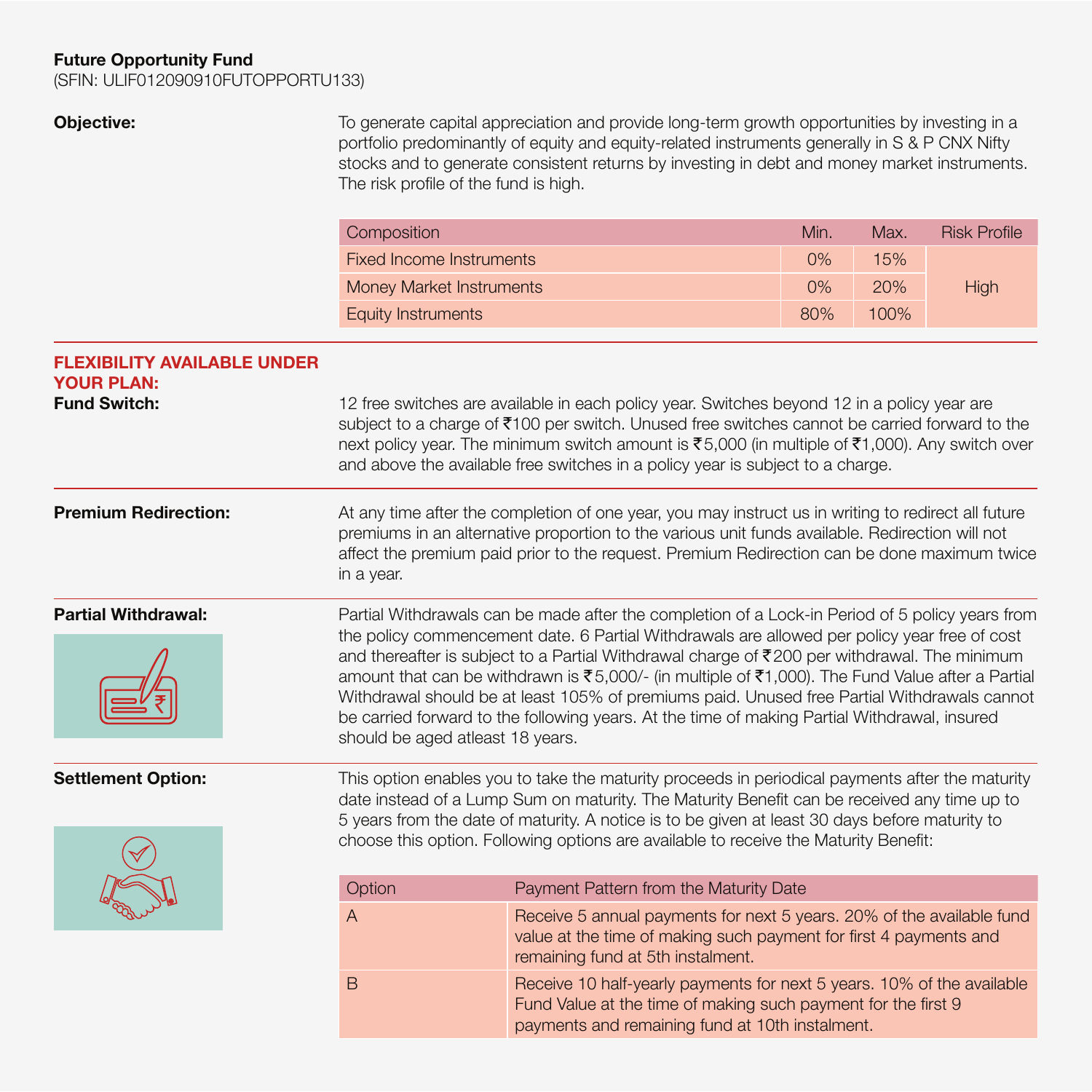On death of the Life Assured during the Settlement Period, the balance Fund Value is payable to the nominee. Partial Withdrawals and Switching are not allowed during settlement period. During the Settlement Period, the investment risk in investment portfolio will continue to be borne by the Policyholder. Only Fund Management charge will be deducted during the Settlement Period. The Policyholder may completely withdraw the Fund Value any time during the Settlement Period and no charges are applicable on such complete withdrawals.

### **Charges under your policy Premium Allocation Charge:**

The Premium Allocation Charge will be deducted from the premium amount at the time of premium payment and the remaining premium will be used to purchase units in various investment funds according to the specified fund allocation.

| Policy Year | Charge as Percentage of Premium |
|-------------|---------------------------------|
| 1st         | 9%                              |
| 2nd to 5th  | 5%                              |
| 6th onwards | 3%                              |

For Policies taken directly (i.e. without involving any channel) by Future Group employees, spouse of the employees and their blood relatives, no commission is payable and reduced allocation charges apply as given below.

Policy Year : All policy years Percentage of Premium : 1%

Blood relatives include children of the employee, parents of the employee, siblings of the employee (brothers / sisters)

| <b>Policy Administration Charge:</b> | Policy Year      | Charge as a % of Annual Premium |
|--------------------------------------|------------------|---------------------------------|
|                                      | 1st vear         | Nil                             |
|                                      | 2nd year onwards | 1.6%                            |

The maximum Policy Administration Charge will not exceed  $\bar{\bar{\epsilon}}$ 6,000 p.a. The Policy Administration Charges are determined using 1/12th of the annual charges given above and are deducted from the unit account monthly at the beginning of each monthly anniversary of a policy by cancellation of units for equivalent amount.

| <b>Fund Management Charge:</b> | Fund Management Charge (% p.a.) |       |  |
|--------------------------------|---------------------------------|-------|--|
|                                | <b>Future Secure Fund</b>       | 1.10% |  |
|                                | <b>Future Income Fund</b>       | 1.35% |  |
|                                | <b>Future Balance Fund</b>      | 1.35% |  |
|                                | <b>Future Apex Fund</b>         | 1.35% |  |
|                                | <b>Future Opportunity Fund</b>  | 1.35% |  |
|                                | <b>Future Maximise Fund</b>     | 1.35% |  |
|                                | <b>Discontinued Policy Fund</b> | 0.50% |  |

Fund Management Charges are deducted on a daily basis at 1/365th of the annual charge in determining the unit price. The Company may change the Fund Management Charges from time to time with prior approval from IRDAI.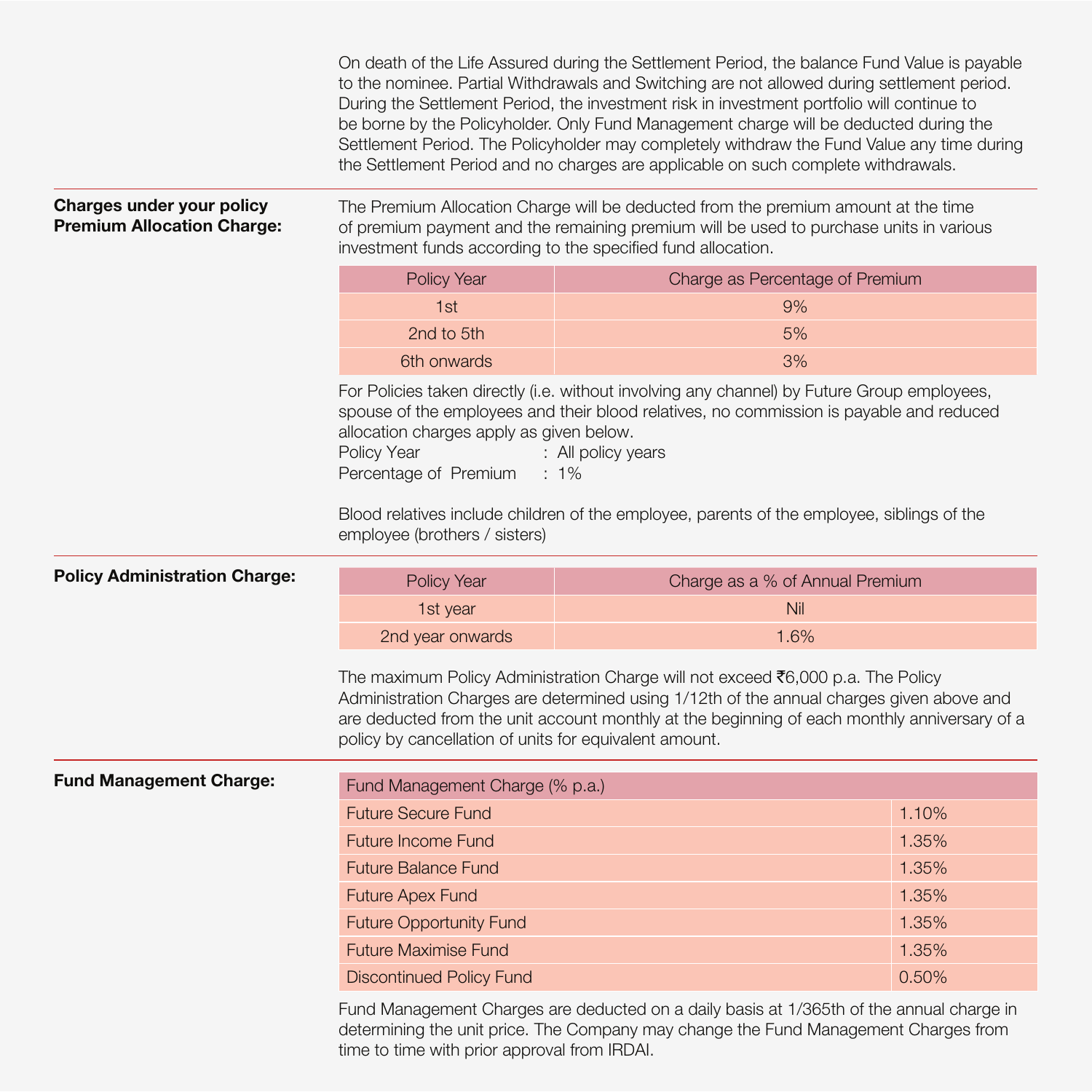| <b>Switching Charge:</b>                 |     | approval.                                                                                                                                   | ₹100 per switch, is levied beyond the 12 free switches in a policy year. This charge is levied at<br>the time of affecting the switch and will be deducted from the unit account by cancellation of<br>units. The Switching Charges are subject to increase up to ₹250 per switch, subject to IRDAI |  |
|------------------------------------------|-----|---------------------------------------------------------------------------------------------------------------------------------------------|-----------------------------------------------------------------------------------------------------------------------------------------------------------------------------------------------------------------------------------------------------------------------------------------------------|--|
| <b>Partial Withdrawal Charge:</b>        |     | withdrawal in each policy year.                                                                                                             | Beyond the free withdrawals allowed in a policy year, a charge of ₹200 will be levied per                                                                                                                                                                                                           |  |
| <b>Mortality Charge:</b>                 |     | This shall be levied at the beginning of each policy month from the fund. Following are sample<br>Mortality Charges per ₹1,000 sum at risk. |                                                                                                                                                                                                                                                                                                     |  |
|                                          |     | Age                                                                                                                                         | <b>Mortality Charge</b>                                                                                                                                                                                                                                                                             |  |
|                                          |     | 20 Years                                                                                                                                    | 0.98                                                                                                                                                                                                                                                                                                |  |
|                                          |     | 25 Years                                                                                                                                    | 1.09                                                                                                                                                                                                                                                                                                |  |
|                                          |     | 30 Years                                                                                                                                    | 1.17                                                                                                                                                                                                                                                                                                |  |
|                                          |     | 35 Years                                                                                                                                    | 1.42                                                                                                                                                                                                                                                                                                |  |
|                                          |     |                                                                                                                                             | Mortality Charges are deducted on sum at risk which is calculated as excess of (Higher of Sum<br>Assured less deductible Partial Withdrawal), 105% of premiums paid over Fund Value.                                                                                                                |  |
| <b>Discontinuance Charge:</b>            |     | charges will apply.                                                                                                                         | In case of discontinuance/surrender of the policy during first 4 policy years, the following                                                                                                                                                                                                        |  |
| Discontinuance<br>during the policy year |     | Discontinuance Charge where Annualised Premium<br>is less than or equal to ₹25,000                                                          | Discontinuance Charge where Annualised Premium<br>is more than ₹25,000                                                                                                                                                                                                                              |  |
|                                          |     | 20% of (Annualised Premium or Fund Value<br>whichever is lower), subject to a maximum of $\overline{\mathfrak{F}}3,000$                     | 6% of (Annualised Premium or Fund Value,<br>whichever is lower), subject to a maximum of ₹6,000                                                                                                                                                                                                     |  |
| $\overline{2}$                           |     | 15% of (Annualised Premium or Fund Value<br>whichever is lower), subject to a maximum of $\bar{\mathfrak{r}}2,000$                          | 4% of (Annualised Premium or Fund Value,<br>whichever is lower), subject to a maximum of ₹5,000                                                                                                                                                                                                     |  |
| $\mathcal{S}$                            |     | 10% of (Annualised Premium or Fund Value<br>whichever is lower), subject to a maximum of ₹1,500                                             | 3% of (Annualised Premium or Fund Value,<br>whichever is lower), subject to a maximum of $\bar{e}4,000$                                                                                                                                                                                             |  |
| $\overline{4}$                           |     | 5% of (Annualised Premium or Fund Value whichever<br>is lower), subject to a maximum of ₹1,000                                              | 2% of (Annualised Premium or Fund Value whichever<br>is lower), subject to a maximum of ₹2,000                                                                                                                                                                                                      |  |
| 5                                        | Nil |                                                                                                                                             | Nil                                                                                                                                                                                                                                                                                                 |  |

**Miscellaneous Charge:** This charge is levied for any alterations within the insurance contract, such as premium redirection and decrease in Sum Assured. The charge is expressed as a flat amount levied by cancellation of units. This charge is levied only at the time of alteration and is equal to  $\bar{z}$ 250 per alteration.

> **Note:** Goods & Services Tax are applicable on the above charges as per prevailing tax rules. One month notice period will be given to the Policyholder in case of an increase in charges. The increase, if any will apply from the policy anniversary coinciding with or following the increase. Any change in amount or rate of charges as stated above will be subject to IRDAI approval.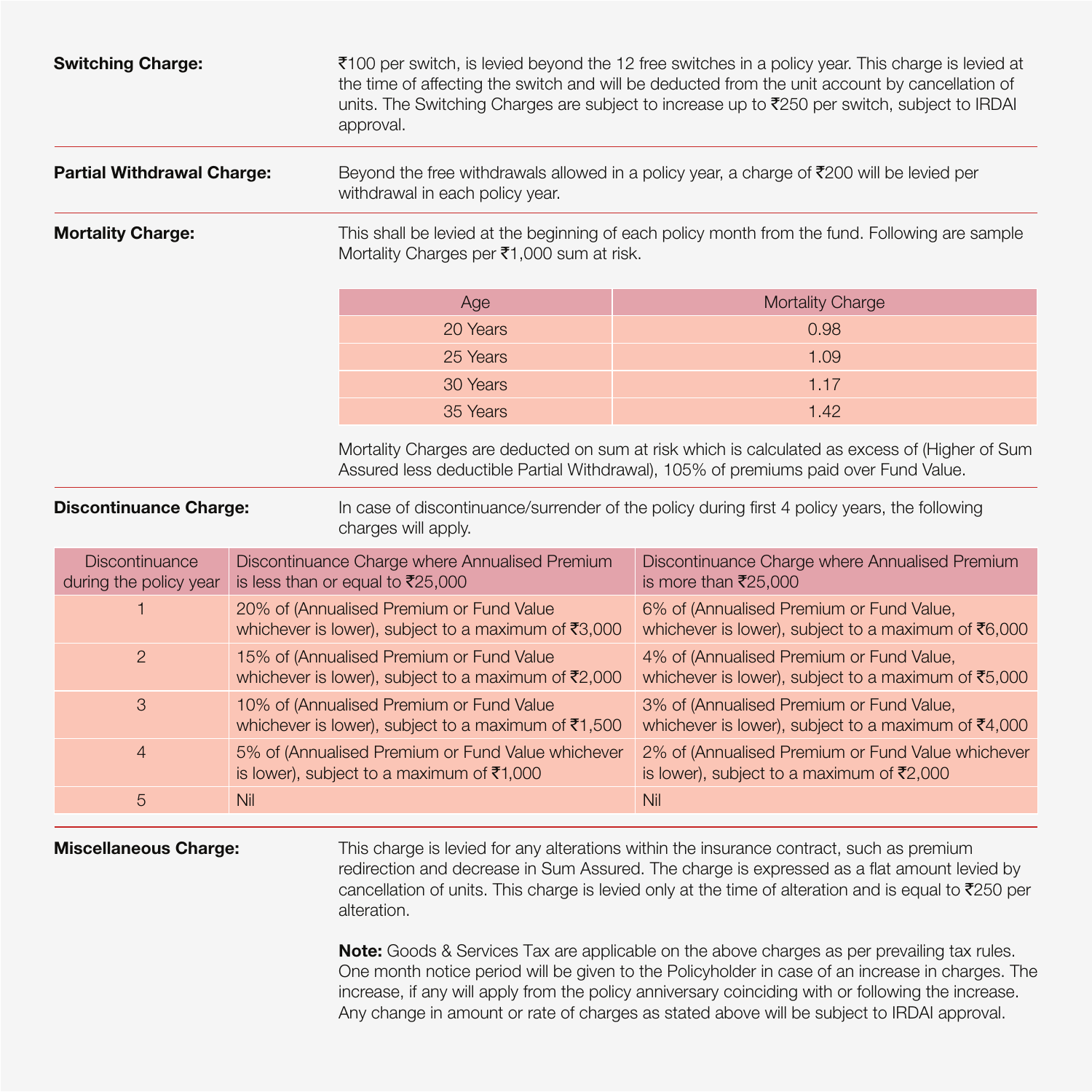### **PLAN SUMMARY:**

| Entry Age (last birthday)    | 7 years to 65 years                                                                                                                                    |                                                                                                  |  |
|------------------------------|--------------------------------------------------------------------------------------------------------------------------------------------------------|--------------------------------------------------------------------------------------------------|--|
| Maturity Age (last birthday) | 18 years to 75 years                                                                                                                                   |                                                                                                  |  |
| Policy Term                  | 10 years to 30 years                                                                                                                                   |                                                                                                  |  |
| Premium Paying Term          | Same as Policy Term                                                                                                                                    |                                                                                                  |  |
| <b>Sum Assured</b>           | Minimum Sum Assured<br>Age $<$ 45 years: Max (10, 0.5 x Policy Term) x Annual Premium<br>Age >= 45 years: Max (7, 0.25 x Policy Term) x Annual Premium |                                                                                                  |  |
|                              | Maximum Sum Assured (as a multiple of Annual Premium)                                                                                                  |                                                                                                  |  |
|                              | Age                                                                                                                                                    | <b>Maximum Multiple</b>                                                                          |  |
|                              | 7 years to 44 years                                                                                                                                    | 25                                                                                               |  |
|                              | 45 years to 54 years                                                                                                                                   | 15                                                                                               |  |
|                              | 55 years to 65 years                                                                                                                                   | Same as minimum Sum Assured                                                                      |  |
| Premium                      | Maximum: No Limit                                                                                                                                      | Minimum: Yearly - Rs 20,000/-, Half-Yearly - Rs 10000/-, Quarterly - Rs 5000/-, Monthly - 2000/- |  |
| Premium Payment Mode         | Annual, Half Yearly, Quarterly and Monthly                                                                                                             |                                                                                                  |  |

### **LITTLE PRIVILEGES, JUST FOR YOU:**

**Rider:** To enhance your financial protection and to secure yourself/your family against accidental disability or demise, we present to you Riders which you may choose as an additional protection. There are two rider options available under this plan **Future Generali Linked Accidental Death Rider (UIN: 133A025V01)** and **Future Generali Linked Accidental Total & Permanent Disability Rider (UIN: 133A026V01).** Please refer to respective rider brochures for details.

> The premium pertaining to health related or critical illness riders shall not exceed 100% of premium under the basic product, the premiums under all other life insurance riders put together shall not exceed 30% of premiums under the basic product and any benefit arising under each of the above mentioned riders shall not exceed the sum assured under the basic product.



**Free-Look Period:** If the Policyholder is not satisfied with the terms and conditions of the policy, he can apply in writing to Future Generali for cancellation of the policy within the Free-Look Period of 15 days (30 days, if the policy is sold through Distance Marketing) from the date of receipt of the policy document, stating the reason for objection. Future Generali will pay the Fund Value as on the date of cancellation plus non-allocated premium plus charges levied by cancellation of units less deduction for proportionate cost of insurance cover for the period and expenses towards policy stamp duty and medical examination, will be refunded.

> **Note:** Distance Marketing means insurance solicitation/lead generation by way of telephone calling/short messaging service (SMS)/other electronic modes like e-mail, internet and interactive television (DTH)/direct mail/newspaper and magazine inserts or any other means of communication other than in person.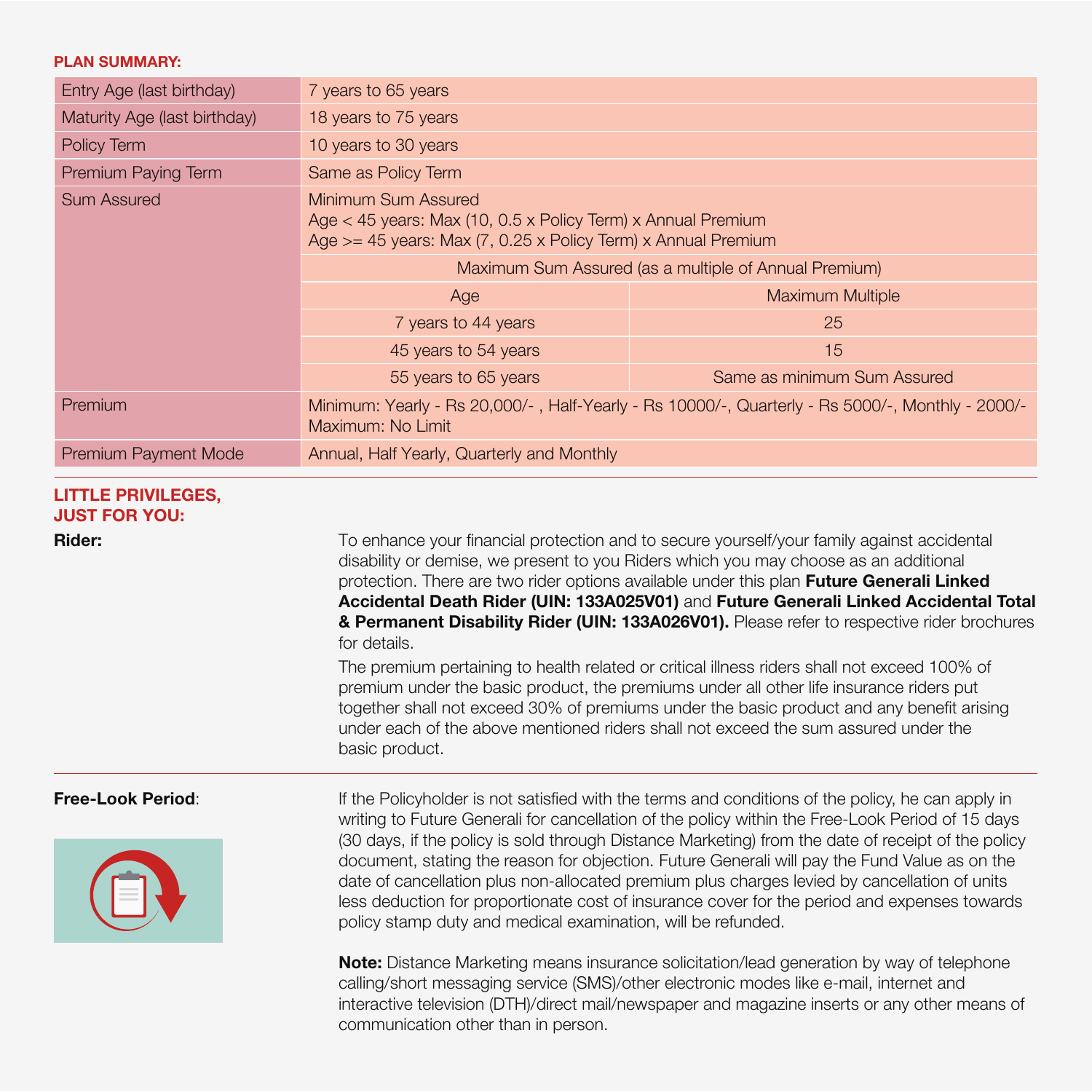| <b>Grace Period &amp; Notice Period:</b>                             | A grace period of 30 days from the premium due date will be allowed for payment of premiums<br>in yearly, half-yearly & quarterly modes and 15 days for monthly mode. The policy will remain<br>in force during the grace period. Notice period is a period of 30 days from the receipt of notice<br>that is sent to the policy holder within 15 days after the expiry of grace period.                                                                                                                                                                                                                                                                                                                                                                                                                                                                                                                                                                                                                                                                                                                                                                                                                                                                                                                                |
|----------------------------------------------------------------------|------------------------------------------------------------------------------------------------------------------------------------------------------------------------------------------------------------------------------------------------------------------------------------------------------------------------------------------------------------------------------------------------------------------------------------------------------------------------------------------------------------------------------------------------------------------------------------------------------------------------------------------------------------------------------------------------------------------------------------------------------------------------------------------------------------------------------------------------------------------------------------------------------------------------------------------------------------------------------------------------------------------------------------------------------------------------------------------------------------------------------------------------------------------------------------------------------------------------------------------------------------------------------------------------------------------------|
| <b>Lock-in Period:</b>                                               | It is a period of five consecutive years from the date of commencement of the policy, during<br>which period the proceeds of the discontinued policies cannot be paid by the insurer to the<br>Policyholder or to the insured as the case may be, except in the case of death or upon the<br>happening of any other contingency covered under the policy.                                                                                                                                                                                                                                                                                                                                                                                                                                                                                                                                                                                                                                                                                                                                                                                                                                                                                                                                                              |
| <b>Revival Period:</b>                                               | A period of two years from the date of first unpaid premium.                                                                                                                                                                                                                                                                                                                                                                                                                                                                                                                                                                                                                                                                                                                                                                                                                                                                                                                                                                                                                                                                                                                                                                                                                                                           |
| <b>Date of Discontinuance</b><br>of the Policy:                      | It is the date on which the insurance company receives the intimation from the insured or<br>Policyholder about the discontinuance of the policy or surrender of the policy or on the expiry of<br>the notice period, whichever is earlier.                                                                                                                                                                                                                                                                                                                                                                                                                                                                                                                                                                                                                                                                                                                                                                                                                                                                                                                                                                                                                                                                            |
| <b>Policy Discontinuance &amp; Revival:</b>                          | Discontinuance means the state of a policy that could arise on account of surrender/non-<br>payment of the contracted premium due before the expiry of the notice period.                                                                                                                                                                                                                                                                                                                                                                                                                                                                                                                                                                                                                                                                                                                                                                                                                                                                                                                                                                                                                                                                                                                                              |
| <b>Revival &amp; Policy Discontinuance</b><br>within Lock-in Period: | If any due premium remains unpaid at the end of the Grace Period, the Company will send<br>a Premium Default Notice to the Policyholder within a period of 15 days from the end of the<br>Grace Period requesting the Policyholder to choose any of the following options:<br>(i). Revive the policy within a period of two years from the date of first unpaid premium<br>(Revival Period)<br>(ii). Complete withdrawal from the policy without any risk cover<br>If the Policyholder pays the premium within 30 days from the receipt of the notice then<br>the policy will continue as a regular in force policy.<br>(I) During Notice Period: The policy will be considered as an in force policy till the date of<br>exercise of the option or the end of the Notice period, whichever is earlier, and all the charges<br>corresponding to an inforce policy will be deducted during this period. In case of death of the<br>Life Assured during this period the Death Benefit as mentioned under benefits is payable.<br>Policyholder chooses option (i): If the Policyholder chooses option (i) Stated above and<br>decides to pay the premium within the Revival Period, then the risk cover will cease and the<br>fund available with respect to that policy will be moved to the 'Discontinued Policy Fund'. |
|                                                                      | Corresponding discontinuance charges, if any will be deducted before moving it in to the<br>Discontinued Policy Fund.<br>The policy can be revived by paying the premiums anytime within the Revival Period as given<br>below.                                                                                                                                                                                                                                                                                                                                                                                                                                                                                                                                                                                                                                                                                                                                                                                                                                                                                                                                                                                                                                                                                         |
|                                                                      |                                                                                                                                                                                                                                                                                                                                                                                                                                                                                                                                                                                                                                                                                                                                                                                                                                                                                                                                                                                                                                                                                                                                                                                                                                                                                                                        |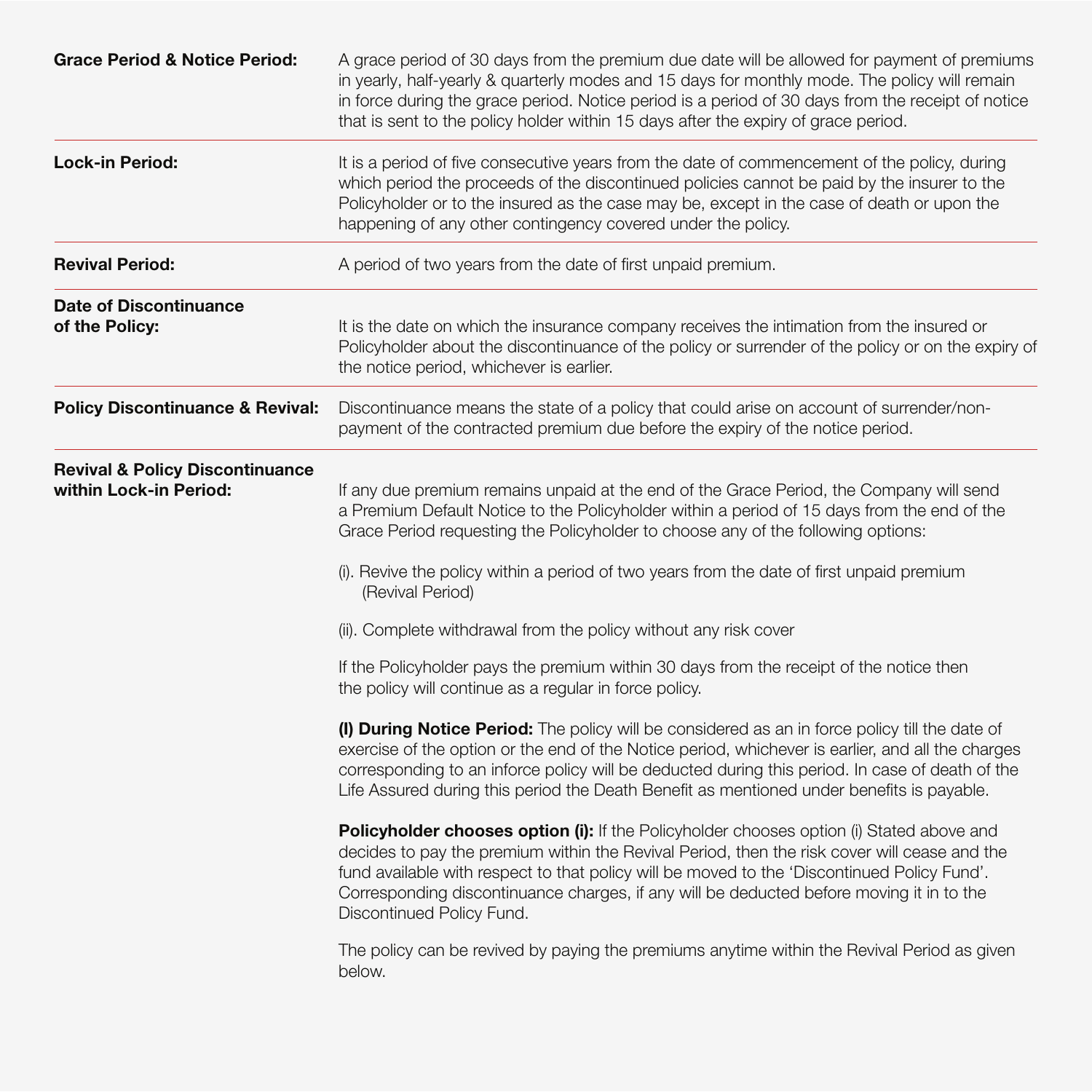At the time of revival:

- 1. All due and unpaid premiums will be collected without charging any interest or fee.
- 2. Premium Allocation Charges and Policy Administration Charges for the discontinuance period will be collected.
- 3. Discontinuance Charges deducted will be added back to the fund.

**Policyholder chooses option (ii):** If the Policyholder chooses the option (ii) Stated above, then the risk cover will cease immediately and the fund available with respect to that policy will be moved to the 'Discontinued Policy Fund'. Corresponding discontinuance charges, if any will be deducted before moving it in to the Discontinued Policy Fund.

The proceeds from the Discontinued Policy Fund will be paid to the Policyholder at the end of the Lock-in Period of 5 years. In case of death of the Life Assured during this period, the Fund Value i.e. the proceeds under the Discontinued Policy Fund are payable.

**Policyholder does not respond:** If the Policyholder does not respond to the notice then the risk cover will cease at the end of the Notice Period and the fund available with respect to that policy will be moved to the 'Discontinued Policy Fund' at the end of the Notice period. Corresponding Discontinuance Charges, if any will be deducted before moving it in to the Discontinued Policy Fund.

**(II) During Revival Period:** If the Revival Period of 2 years is completed before the Lock-in Period (Revival Period is less than Lock-in Period) and the policy is not revived, then the proceeds of the Discontinuance Policy Fund will be paid to the Policyholder at the end of the Lock-in Period.

If the Revival Period of two years is not completed at the expiry of the Lock-in Period, then a notice will be sent to the Policyholder before 45 days of the expiry of the Lock-in Period to exercise the option (i) or (ii) stated above.

If the Policyholder chooses option (i) and pays the due premium, then policy can be revived.

At the time of revival:

|                                    | 1. All due and unpaid premiums will be collected without charging any interest or fee.<br>2. Premium Allocation Charges and Policy Administration Charges for the Discontinuance<br>Period will be collected.<br>3. Discontinuance Charges that had been deducted will be added back to the fund.                                                                                                                                                                                      |
|------------------------------------|----------------------------------------------------------------------------------------------------------------------------------------------------------------------------------------------------------------------------------------------------------------------------------------------------------------------------------------------------------------------------------------------------------------------------------------------------------------------------------------|
|                                    | If the Policyholder chooses option (ii) or does not respond to the notice, then the proceeds in<br>the Discontinuance Fund will be paid to the Policyholder at the end of the revival period.                                                                                                                                                                                                                                                                                          |
|                                    | In case of death of the Life Assured during this period, the Fund Value i.e. the proceeds under<br>the Discontinued Policy Fund are payable.                                                                                                                                                                                                                                                                                                                                           |
| <b>Discontinuance Policy Fund:</b> | If the Fund Value under the policy, subject to Discontinuance Charge (if any) is moved into the<br>Discontinued Policy Fund, no further charges except Fund Management Charge of 0.50% p.<br>a. will be levied on the Discontinued Policy Fund. The Discontinued Policy Fund would earn a<br>minimum guaranteed interest as prescribed by IRDAI from time to time. Currently the minimum<br>guaranteed interest rate is at 4% p.a. The excess income earned in the Discontinued Policy |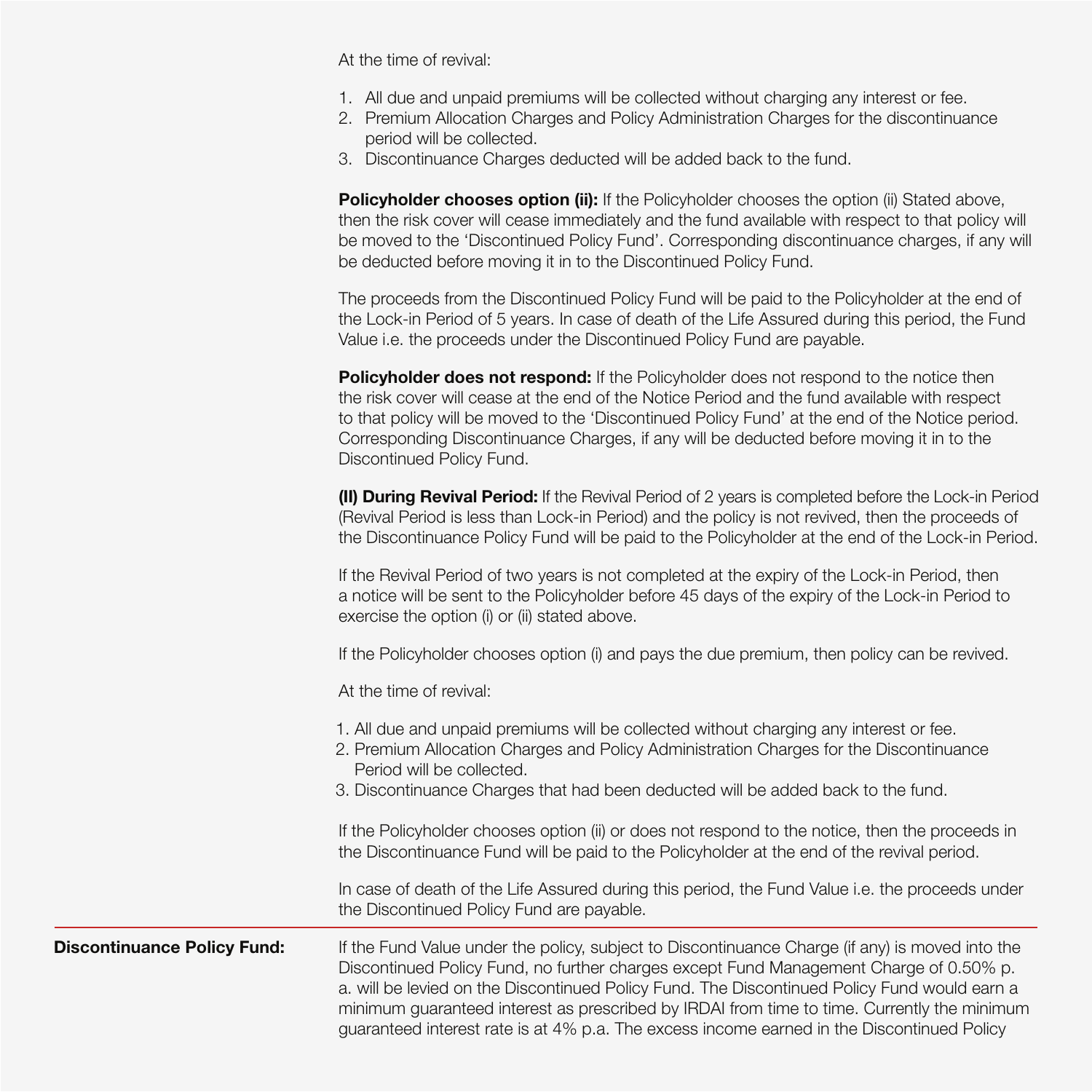# **Discontinued Policy Fund**

(SFIN: ULIF013011111FUTDISCONT133):

|                                                                            | The investment objective of this fund is to provide return, subject to minimum guaranteed<br>interest, as prescribed by IRDAI from time to time                                                                                                                                                                                                                                                                                                                                                                                                                                                                           |
|----------------------------------------------------------------------------|---------------------------------------------------------------------------------------------------------------------------------------------------------------------------------------------------------------------------------------------------------------------------------------------------------------------------------------------------------------------------------------------------------------------------------------------------------------------------------------------------------------------------------------------------------------------------------------------------------------------------|
|                                                                            | The fund will be allocated as per the following asset allocation                                                                                                                                                                                                                                                                                                                                                                                                                                                                                                                                                          |
|                                                                            | • Money market instruments: 0% to 40%, Government Securities: 60% to 100%                                                                                                                                                                                                                                                                                                                                                                                                                                                                                                                                                 |
|                                                                            | • Investment strategy: Low Risk Investment, Risk Profile: Low Risk                                                                                                                                                                                                                                                                                                                                                                                                                                                                                                                                                        |
|                                                                            | • The Fund Management Charge for the Discontinued Policy Fund will be 0.5% p. a.                                                                                                                                                                                                                                                                                                                                                                                                                                                                                                                                          |
| <b>Revival &amp; Policy Discontinuance</b><br><b>After Lock-in Period:</b> | If any due premium remains unpaid at the end of the Grace Period, the Company will send<br>a Premium Default Notice to the Policyholder within a period of 15 days from the end of the<br>Grace Period requesting the Policyholder to choose the any of the following options within<br>a period of 30 days from receipt of such notice.<br>1. Revive the policy within a period of two years.                                                                                                                                                                                                                            |
|                                                                            | 2. Complete withdrawal of the policy without any risk cover.<br>3. Convert the policy in to paid-up policy.<br>If the Policyholder chooses option (1) stated above, then the policy will be considered as an<br>in force policy and all the charges will be deducted from the fund until revival of the policy or<br>end of the Revival Period whichever is earlier. If the policy is revived within this period, then the<br>policy will continue as a regular in force policy. If it is not revived, then the proceeds of the policy<br>will be paid to the Policyholder at the end of the Revival Period of two years. |
|                                                                            | If the Policyholder chooses option (2), then the proceeds of the policy will be paid to the<br>Policyholder immediately.                                                                                                                                                                                                                                                                                                                                                                                                                                                                                                  |
| Paid-up Policy:                                                            | If the Policyholder chooses option (3), then the policy is considered as a Paid-up policy.<br>Paid-up Sum Assured can be determined as                                                                                                                                                                                                                                                                                                                                                                                                                                                                                    |
|                                                                            | (Number of premiums paid)                                                                                                                                                                                                                                                                                                                                                                                                                                                                                                                                                                                                 |
|                                                                            |                                                                                                                                                                                                                                                                                                                                                                                                                                                                                                                                                                                                                           |
|                                                                            | (Total number of premiums payable)                                                                                                                                                                                                                                                                                                                                                                                                                                                                                                                                                                                        |
|                                                                            | Under a Paid-up policy, the Policy Administration Charge, Fund Management Charge will be<br>deducted. Mortality Charge will be deducted with respect to sum at risk considering Paid-up<br>Sum Assured.                                                                                                                                                                                                                                                                                                                                                                                                                   |
|                                                                            | If the death occurs during the Policy Term, Death Benefit considering the Paid-up Sum Assured                                                                                                                                                                                                                                                                                                                                                                                                                                                                                                                             |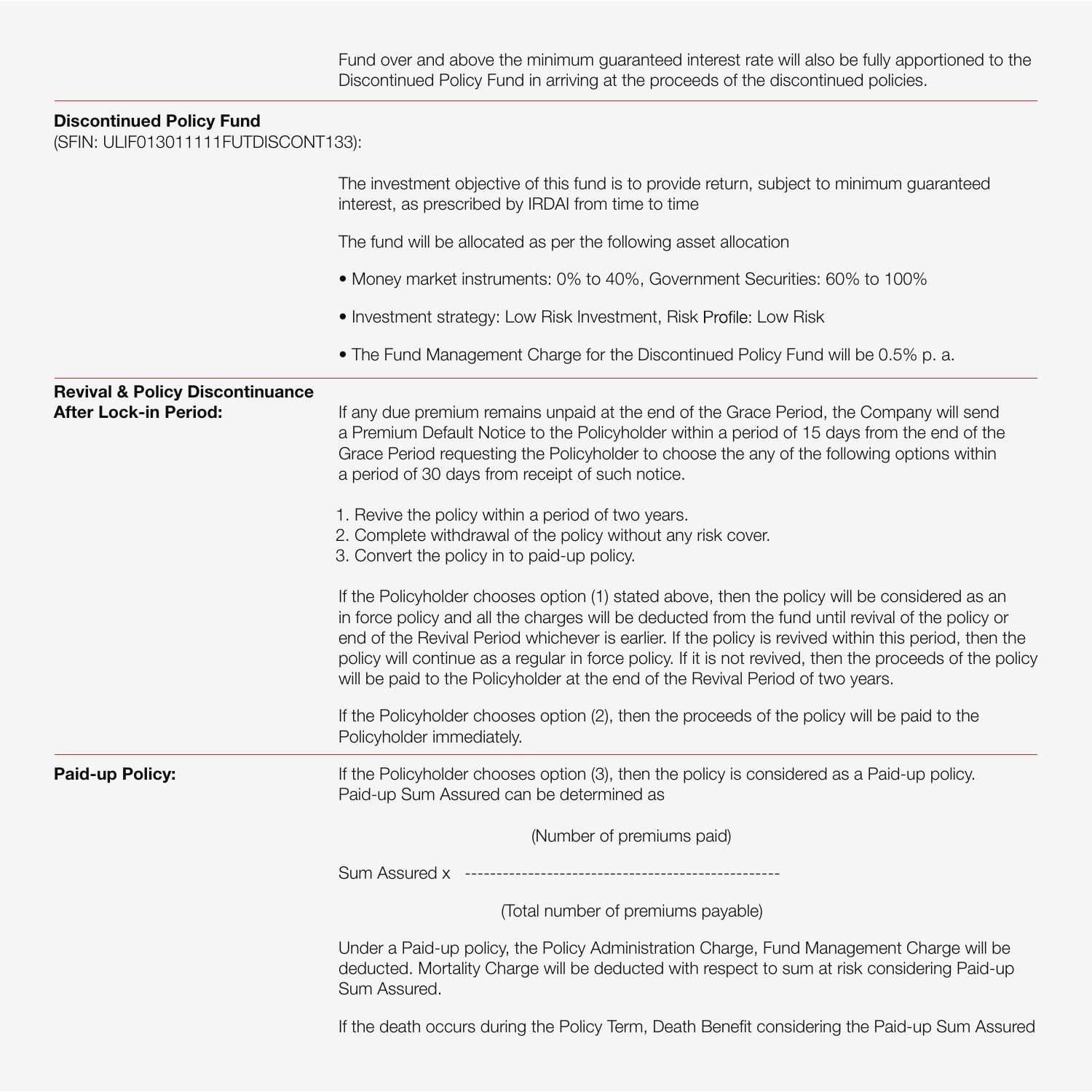|                               | will be paid. That is death claims will be settled on original terms and conditions replacing the<br>Sum Assured by Paid-up Sum Assured. At maturity or surrender during the Policy Term, Fund<br>Value will be payable.                                                                                                                                                                                                                                                                                                                                                                                                                                                                                                                              |
|-------------------------------|-------------------------------------------------------------------------------------------------------------------------------------------------------------------------------------------------------------------------------------------------------------------------------------------------------------------------------------------------------------------------------------------------------------------------------------------------------------------------------------------------------------------------------------------------------------------------------------------------------------------------------------------------------------------------------------------------------------------------------------------------------|
|                               | During the Revival Period, a Paid-up policy can be revived and become an in force policy. After<br>the end of Revival Period, a Paid-up policy cannot be revived.                                                                                                                                                                                                                                                                                                                                                                                                                                                                                                                                                                                     |
|                               | At the time of revival:<br>1. All due and unpaid premiums will be collected without charging any interest or fee.<br>2. Premium Allocation Charges for the Discontinuance Period will be collected. If the<br>Policyholder did not respond to the notice/has not chosen any of the given 3 options, then the<br>treatment of such policy shall be as per option (2) mentioned above i.e complete withdrawal of<br>the policy without any risk cover and the proceeds of the policy will be paid to the Policyholder<br>immediately.                                                                                                                                                                                                                   |
| <b>Change in Sum Assured:</b> | Decrease in the Sum Assured is allowed during the Policy Term subject to satisfying minimum<br>conditions. However, the premium will not be reduced and will remain the same. Increase in<br>Sum Assured is not allowed.                                                                                                                                                                                                                                                                                                                                                                                                                                                                                                                              |
| Surrender:                    | Policy can be surrendered any time during the Policy Term. The Surrender Value will be the<br>Fund Value less Discontinuance charge, if any, as mentioned below.                                                                                                                                                                                                                                                                                                                                                                                                                                                                                                                                                                                      |
|                               | Surrender before completion of 5 policy years: If policy is surrendered before the<br>completion of Lock-in Period of 5 policy years from the policy commencement date, the<br>surrender value equal to Fund Value less applicable Discontinuance Charge will be kept in<br>Discontinued Policy Fund and no subsequent charges other than Fund Management Charges<br>for Discontinued Policy Fund will be deducted the Surrender Value will accrue a minimum<br>guaranteed return as specified by IRDAI, from time to time. Such accumulated Surrender Value<br>will be paid immediately after the Lock-in Period. In case of death of the Life Assured during<br>this period, the proceeds will be payable to the nominee/legal heirs as applicable. |
|                               | Surrender after completion of 5 policy years: If the policy is surrendered after the Lock-in<br>Period, then the Surrender Value is the Fund Value at the prevailing NAV. It becomes payable<br>immediately.                                                                                                                                                                                                                                                                                                                                                                                                                                                                                                                                          |
| <b>Nomination:</b>            | Provided the Policyholder is the Life Assured, he/she may, at any time before the policy<br>matures for payment, nominate a person or persons as per Sec 39 of the Insurance Act 1938,<br>to receive the policy benefits in the event of his/her death. It is ensured that the nominee has<br>insurable interest in the life of the assured.                                                                                                                                                                                                                                                                                                                                                                                                          |
| Assignment:                   | The Policyholder can assign the Policy to a party by filing a written notice to us along with the<br>original Policy document. The assignment should either be endorsed upon the Policy itself or<br>documented by a separate instrument signed in either case by the Assignor stating specifically<br>the fact of assignment. The entire policy can be assigned and not individual benefits or any<br>part thereof. Any assignment shall automatically cancel a nomination except the assignment in<br>favour of the Company.                                                                                                                                                                                                                        |
| <b>NAV Calculation:</b>       | Unit Price: A unit in each fund has its own price called the Net Asset Value (NAV). The NAV of<br>each segregated fund is calculated on daily basis with the following formula:<br>Market value of investments held by the fund plus the value of any current assets less the value                                                                                                                                                                                                                                                                                                                                                                                                                                                                   |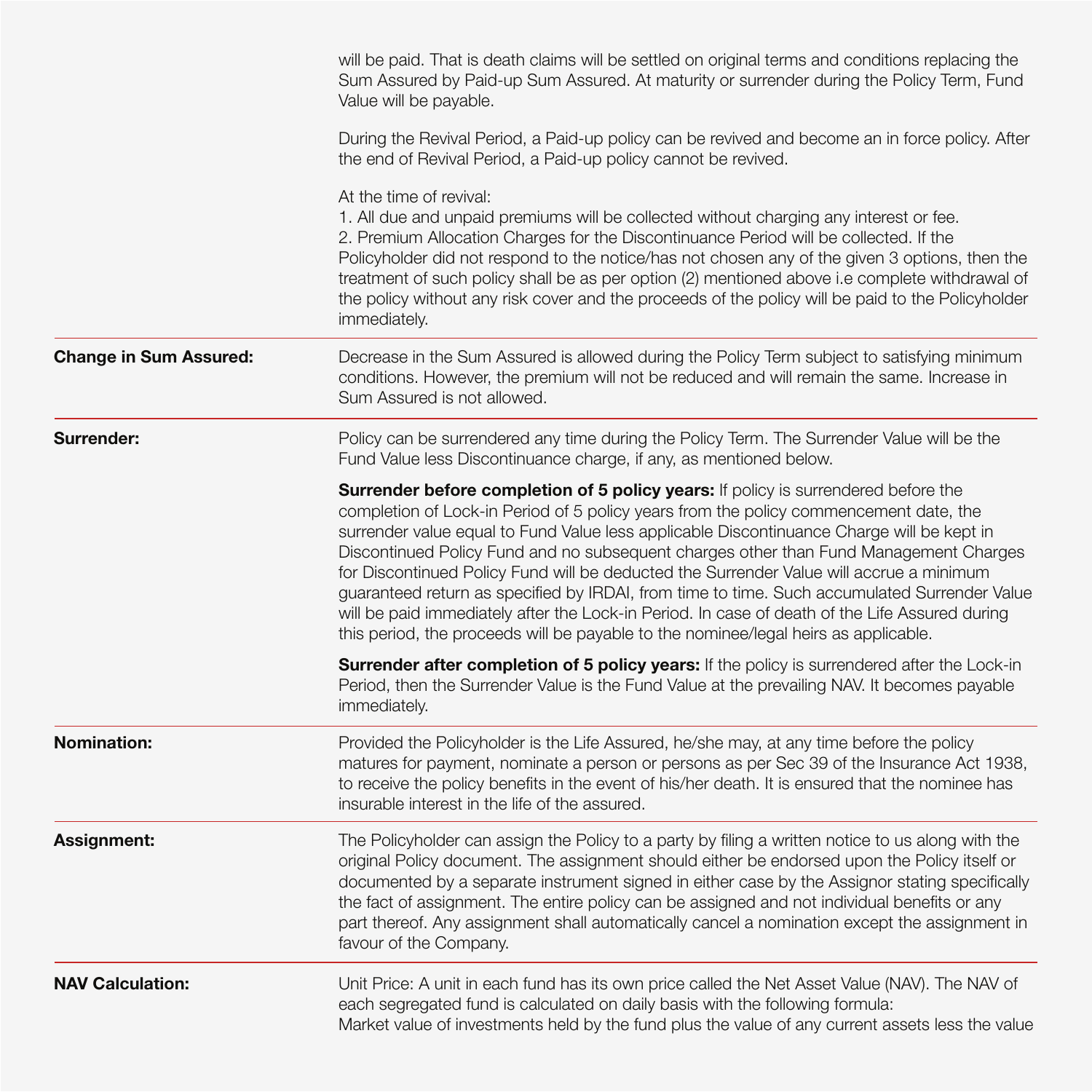|                             | of any current liabilities less provisions, if any divided by the number of units existing at the<br>valuation date (before creation/redemption of units).                                                                                                                                                                                                                                                                   |
|-----------------------------|------------------------------------------------------------------------------------------------------------------------------------------------------------------------------------------------------------------------------------------------------------------------------------------------------------------------------------------------------------------------------------------------------------------------------|
|                             | Allocation/redemption of units: In respect of premiums received up to 3.00 p.m. under a local<br>cheque or a demand draft payable at par or by way of cash, the closing NAV of the day on<br>which the premium is received shall be applicable. In respect of premiums received after<br>3.00 p.m., the closing NAV of the next business day shall be applicable.                                                            |
|                             | In respect of premiums received under outstation cheques/demand drafts, the closing NAV of<br>the day on which the cheques/demand draft is realised shall be applicable.                                                                                                                                                                                                                                                     |
|                             | All requests for switch, surrender or partial withdrawal received up to 3.00 p.m. will be<br>processed at the closing NAV of the day on which the request is received. All such requests<br>received after 3:00 p.m. will be processed at the closing NAV of the next business day.                                                                                                                                          |
| <b>Tax Benefits:</b>        | Premium(s) paid are eligible for tax benefits as may be available under the provisions of<br>Section(s) 80C, 80 CCC(1), 80D, 10.10D as applicable.                                                                                                                                                                                                                                                                           |
| <b>Exclusions:</b>          | No benefit will be payable in respect of any condition arising directly or indirectly through or in<br>consequence of the following exclusions and restrictions.                                                                                                                                                                                                                                                             |
|                             | Suicide Exclusion: If the Life Assured commits suicide within 12 months from the policy<br>commencement date or revival date, if revived, whether sane or insane at that time, the<br>Company will limit the Death Benefit to the Fund Value and no insurance benefit will be payable.<br>Any charges recovered subsequent to the date of death will be paid back to the nominee or<br>beneficiary along with Death Benefit. |
| Variability of the Charges: | The Premium Allocation Charge & Mortality Charge under the base plan are guaranteed<br>throughout the Policy Term.                                                                                                                                                                                                                                                                                                           |
|                             | • The Policy Administration Charge can be increased by not more than 5% per annum subject<br>to IRDAI approval and will not exceed ₹6,000 p.a.                                                                                                                                                                                                                                                                               |
|                             | • The Switching Charges are subject to an increase up to ₹250 per switch, subject to IRDAI<br>approval                                                                                                                                                                                                                                                                                                                       |
|                             | • The Discontinuance Charges are guaranteed                                                                                                                                                                                                                                                                                                                                                                                  |
|                             | • The company may change the Fund Management charges from time to time subject to<br>IRDAI approval. As per prevailing regulations, the Fund Management Charges will not exceed<br>1.35% p.a.                                                                                                                                                                                                                                |
|                             | . The Partial Withdrawal Charges may increase up to ₹500 per withdrawal with prior IRDAI<br>approval                                                                                                                                                                                                                                                                                                                         |
|                             | • Charges deducted are subject to a Goods & Services Tax as per prevailing tax laws                                                                                                                                                                                                                                                                                                                                          |
|                             | • A month's notice will be given to the Policyholder in case of an increase of charges whenever                                                                                                                                                                                                                                                                                                                              |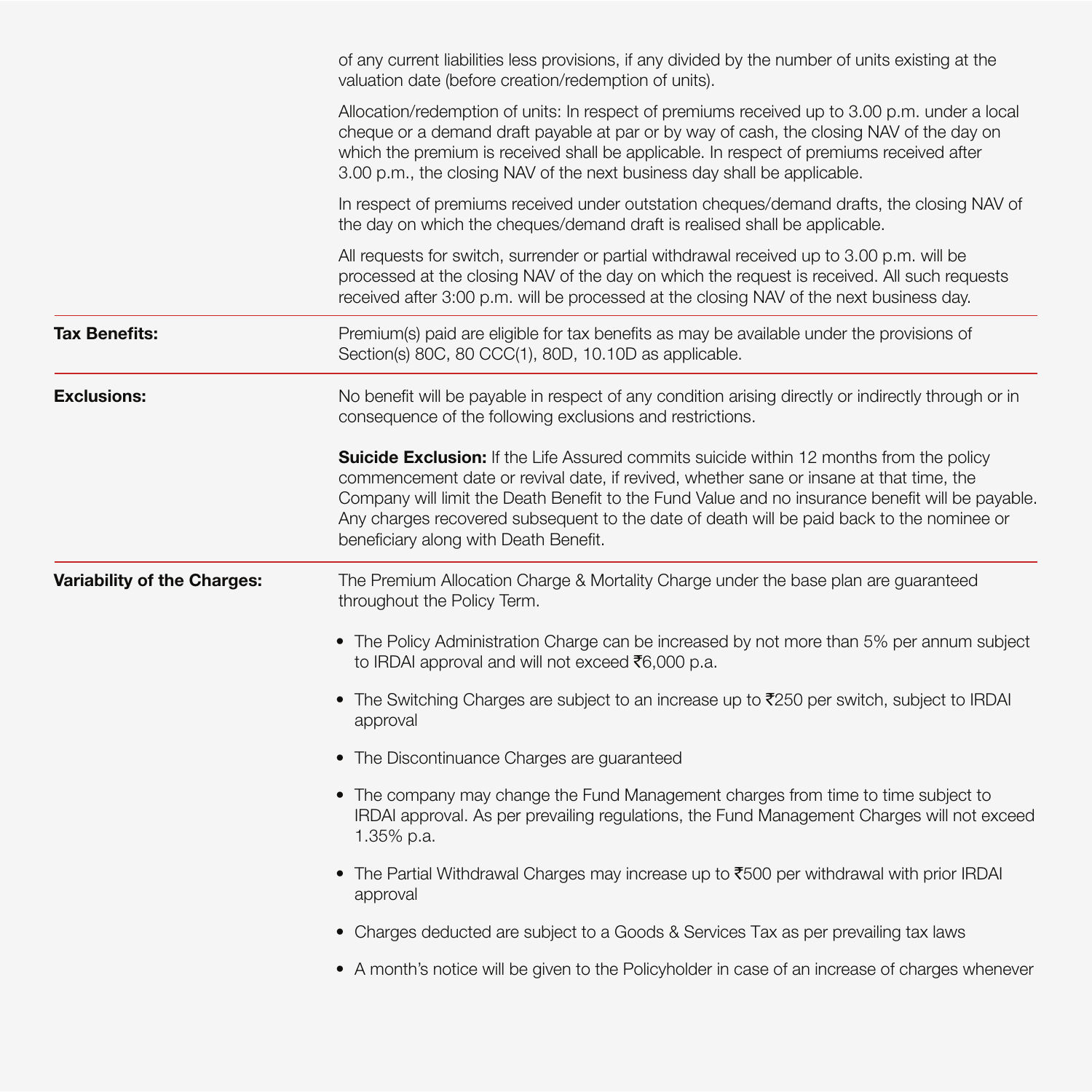charges can be increased. The increase, if any, will apply from the policy anniversary coinciding with or following the increase. Any change in amount or rate of charges as stated above will be subject to IRDAI approval.

### **Risk of Investment in the Units of the Plan**

| 1. Unit Linked Life Insurance products are different from the traditional insurance products as in |
|----------------------------------------------------------------------------------------------------|
| the former, the investment risks in the investment portfolio is borne by the Policyholder.         |

- 2. 'Future Generali India Life Insurance Company' is only the name of the insurance company and 'Future Generali Bima Advantage Plus' is only the name of the Unit Linked Life Insurance contract and does not in anyway indicate the quality of the contract, or its future prospects of return.
- 3. Please know the associated risks and the applicable charges, from your insurance agent or the intermediary or policy document of the insurer.
- 4. The various funds offered under this contract are the names of the funds and do not in any way reflect their quality, their future prospects and returns.
- 5. The premium paid in Unit Linked Life Insurance Policies are subject to investment risks associated with the capital markets and the NAVs of the units may go up and down based on the performance of fund and factors influencing the capital market and the insured is responsible for his/her decisions.
- 6. Past performance of the funds is no indication of future performance, which may be different.
- 7. All premiums/benefits payable under this plan are subject to applicable laws and taxes including Goods & Services Tax, as they exist from time to time.

Section 41 of the Insurance Act, 1938 states:



**Prohibition on Rebates:** 1. No person shall allow or offer to allow, either directly or indirectly, as an inducement to any person to take or renew or continue an insurance in respect of any kind of risk relating to lives or property in India, any rebate of the whole or part of the commission payable or any rebate of the premium shown on the policy, nor shall any person taking out or renewing or continuing a policy accept any rebate, except such rebate as may be allowed in accordance with the published prospectuses or tables of the insurer:

> Provided that acceptance by an insurance agent of commission in connection with a policy of life insurance taken out by himself on his own life shall not be deemed to be acceptance of a rebate of premium within the meaning of this subsection if at the time of such acceptance the insurance agent satisfies the prescribed conditions establishing that he is a bona fide insurance agent employed by the insurer.

2. Any person who default in complying with the provisions of this section shall be liable for a penalty which may extend to ten lakh rupees.

# **Non-disclosure:**

Section 45 of the Insurance Act, 1938 states:

1. No Policy of life insurance shall be called in question on any ground whatsoever after the expiry of 3 years from the date of the policy i.e. from the date of issuance of the policy or the date of commencement of risk or the date of revival of the policy or the date of the rider to the policy, whichever is later.

2. A policy of Life Insurance may be called in question at any time within 3 years from the date of issuance of the policy or the date of commencement of risk or the date of revival of the policy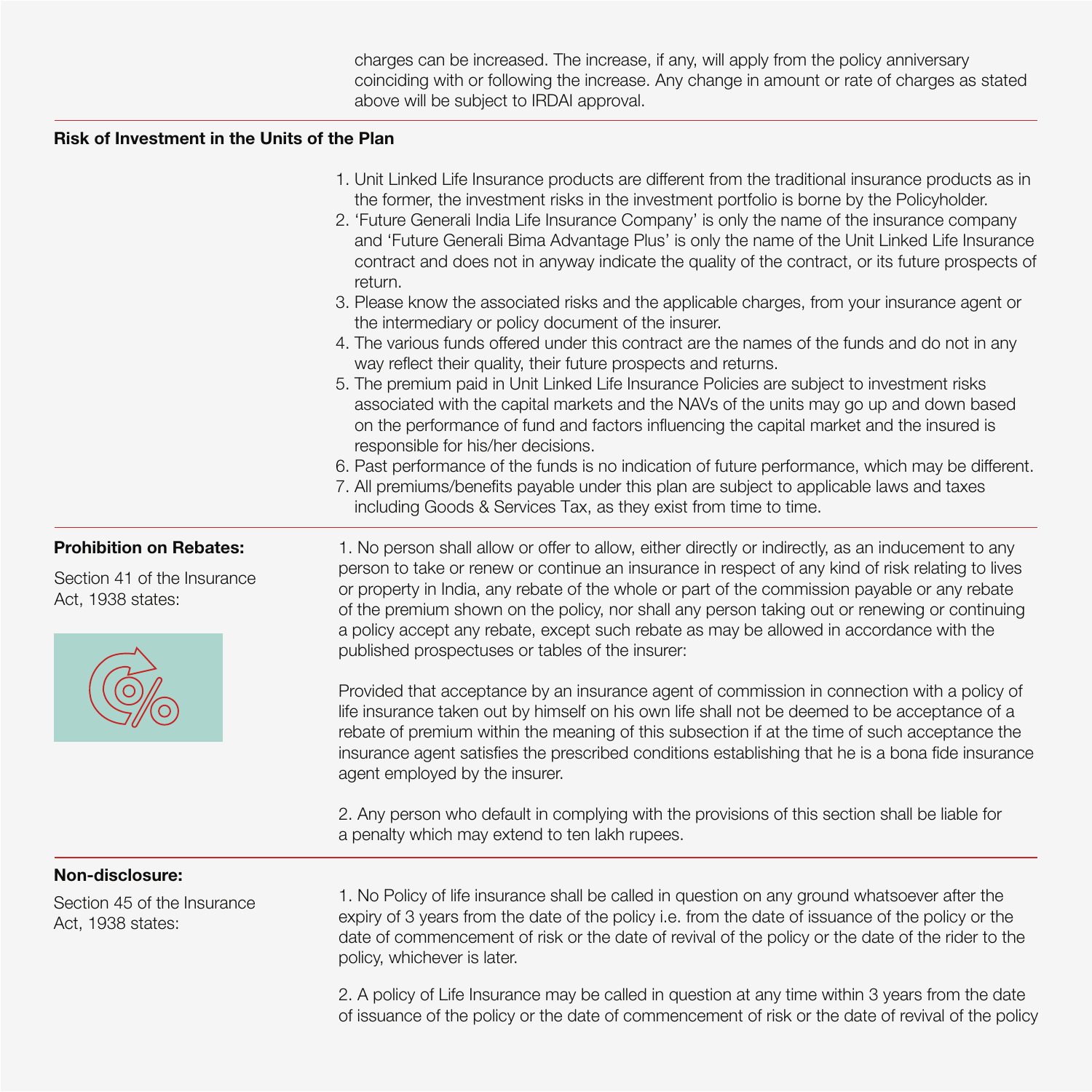

or the date of the rider to the policy, whichever is later, on the ground of fraud.

For further information, section 45 of the Insurance laws (Amendment) Act, 2015 may be referred.

WHY CHOOSE US? Future Generali is a joint venture between India's leading retailer Future Group, Italy based insurance major Generali and Industrial Investment Trust Ltd. (IITL). The Company was incorporated in 2006 and brings together the unique qualities of the founding Companies local experience and knowledge with global insurance expertise. Future Generali offers an extensive range of life insurance products, and a network that ensures we are close to you, wherever you go.